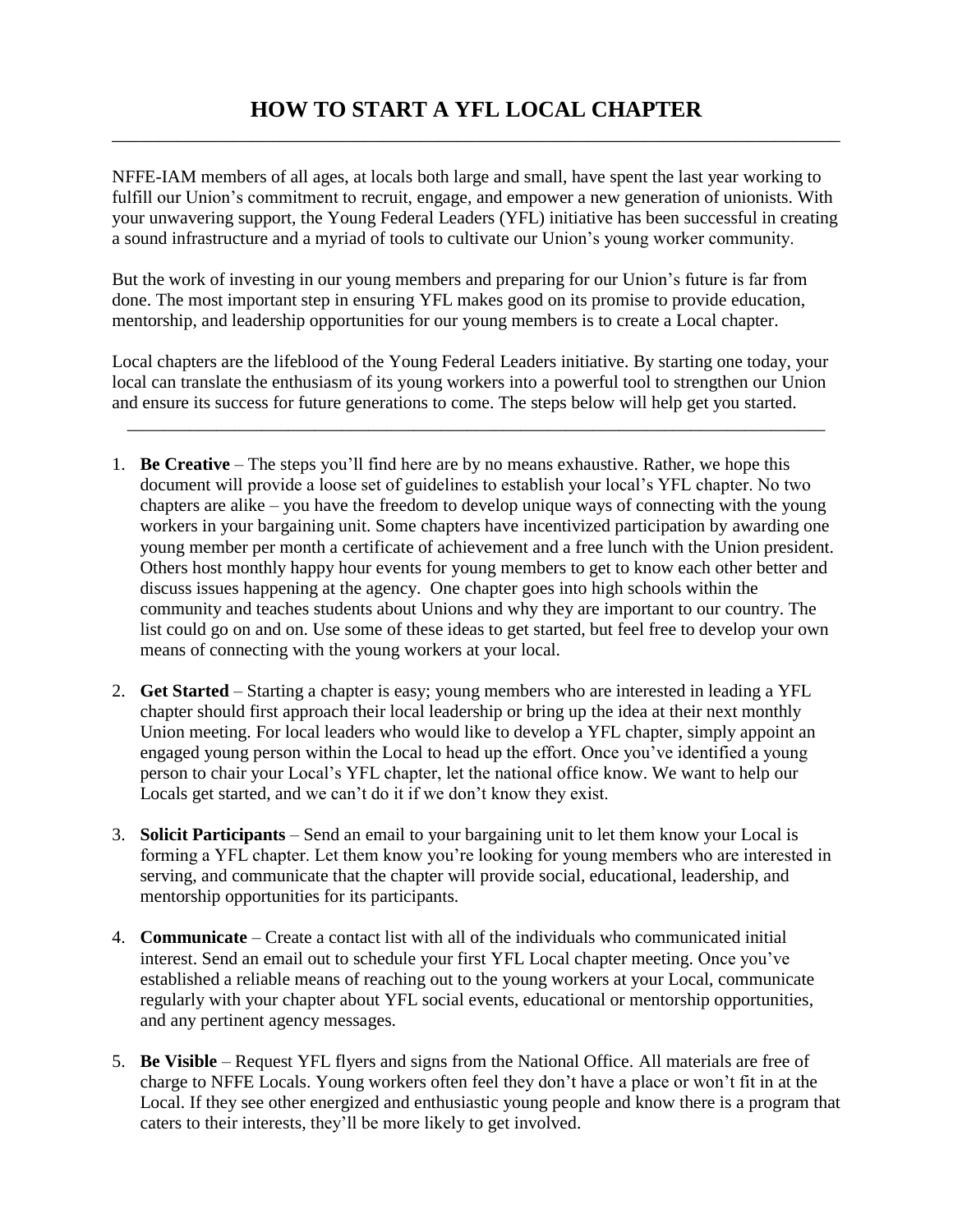- 6. **Hold Meetings** Schedule monthly meetings to develop your YFL chapter's agenda. It's often convenient to hold meetings either before or after your Local's monthly Union meetings. The chair is responsible for hosting the meeting, conducting votes, and ensuring notes are kept to reflect current and future plans. Meetings don't have to be held on site; your Local chapter meetings can take place anywhere, including restaurants, bars, or someone's home – these gatherings should be social and fun!
- 7. **Have Fun!** Young workers are serious about their careers but they're also looking for opportunities to get to know their co-workers and have fun. Schedule social events outside of the workplace to build a strong bond and foster solidarity. Some YFL Local chapters have hosted happy hours, planned community service events, and joined intramural sports teams.
- 8. **Welcome New Employees** Many young workers who are new to the agency don't know what a Union is, how they operate, or why they are important. By meeting with these employees early, the Union has an opportunity to educate them about the importance of joining. Assign one young person from your Local chapter to attend all new employee orientations and talk about the opportunities for young people in the Union.
- 9. **Get Educated** NFFE is extremely fortunate to utilize the IAM's Winpisinger Education and Technology Center in Hollywood, MD. Young members can spend a week in the classroom with experienced professors learning how to become a better unionist, at no cost to them. YFL Local chapters should ensure all participants are kept up to date on the class schedule and have opportunities to attend classes regularly. The Federal Basic class, as well as Leadership I are great introductory courses for young members. Consider sending a young member to class with a more experienced unionist and encourage them to work together when they get home to implement what they've learned.
- 10. **Learn from a Mentor** NFFE has some of the most dedicated and experienced representatives in the labor movement today. However, as the workforce ages and a new generation of leaders takes the reins, we risk losing the decades of institutional knowledge that have helped make our Union great. YFL Local chapters can play a key role in ensuring young members have opportunities to learn from experienced unionists within the Local. Work with your Local's leadership to identify members who are interested in serving as mentors. Mentorship relationships don't have to be formal, the idea is to pass on Union knowledge and provide learning opportunities for young members.

As you begin to get your Local chapter up and running let the National Office know about your successes. We want our membership to know about the fantastic work our young unionists are doing to make NFFE strong, and we plan to publicize your chapter's accomplishments.

## **BEST PRACTICES** \_\_\_\_\_\_\_\_\_\_\_\_\_\_\_\_\_\_\_\_\_\_\_\_\_\_\_\_\_\_\_\_\_\_\_\_\_\_\_\_\_\_\_\_\_\_\_\_\_\_\_\_\_\_\_\_\_\_\_\_\_\_\_\_\_\_\_\_\_\_\_\_\_\_\_\_\_\_

Looking for more ideas on ways to get started? Here are a few activities your YFL Local chapter can do to start recruiting, engaging, and empowering young workers at your local.

Activities typically fall into three broad categories – social, community service, or professional development. Commit to hosting three chapter events per year, and make an effort to offer activities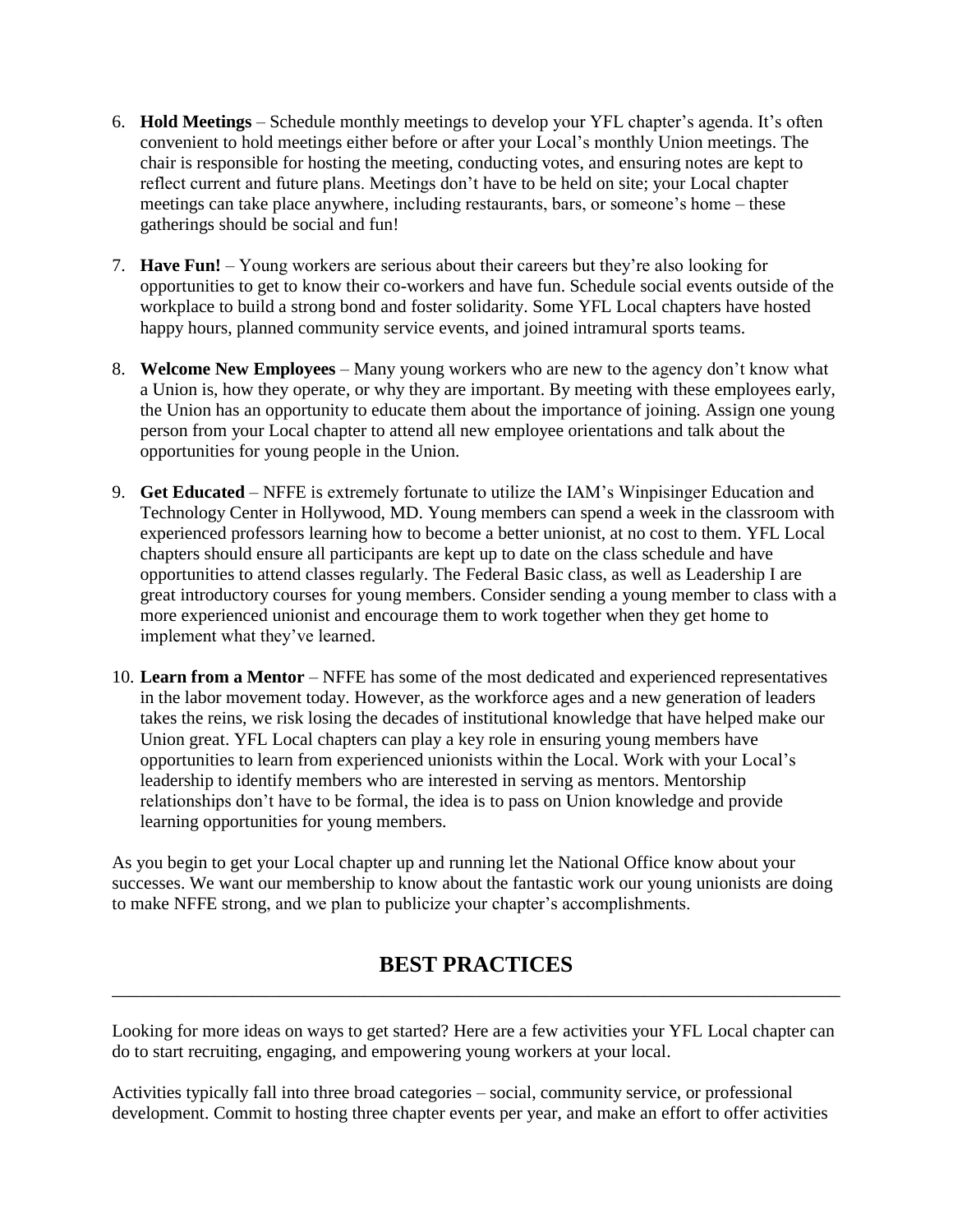in each of these categories. By creating opportunities for learning, service, and fun, your Local's young worker community will strengthen your workplace and the community!

- Join a community sports league: Sign your YFL Local chapter up for a kickball, softball, or ultimate Frisbee team.
- Contact local schools and arrange opportunities for Union members to talk with students about the importance of union membership.
- Incentivize participation by honoring active young members with monthly certificates or raffle giveaways.
- Arrange lunch and learns with experienced union members and invite YFL Local chapter members to ask questions, discuss agency and Union issues, and swap ideas about how to strengthen the local.
- Cultivate mentorship relationships by allowing new young members to work with or shadow experienced members.
- Host a fundraiser for a community cause or get your YFL Local chapter together to perform service for those in need.

## **UNION ROLES FOR YOUNG WORKERS** \_\_\_\_\_\_\_\_\_\_\_\_\_\_\_\_\_\_\_\_\_\_\_\_\_\_\_\_\_\_\_\_\_\_\_\_\_\_\_\_\_\_\_\_\_\_\_\_\_\_\_\_\_\_\_\_\_\_\_\_\_\_\_\_\_\_\_\_\_\_\_\_\_\_\_\_\_\_

Young union members have a lot to offer the labor movement and your Local in particular. They are adept at navigating current technologies, excel in communication endeavors, and offer a fresh perspective in matters relating to activism and advocacy. Regardless of age, engaging a union member means finding out what they're good at and helping them figure out how to apply their knowledge and skills within the Local. The roles below offer young members the opportunity to make a difference within their workplaces and communities, all while strengthening your Local's collective voice!

**Social Media Coordinator –** Facebook and Twitter have rapidly become a critical line of communication for more than a billion people around the globe. NFFE is encouraging all of its Locals to take advantage of this powerful, free tool to reach out to and engage current and future members. Recruit a young member to manage your Local's social media presence. **[Learn how](http://www.nffe.org/ht/a/GetDocumentAction/i/64424)  [to start a Facebook page here.](http://www.nffe.org/ht/a/GetDocumentAction/i/64424)**

**National Office Liaison –** It's critical to establish a strong connection between your Local and the NFFE National Office. By opening the lines of communication, your Local is able to better take advantage of all of our Union's resources. Appoint a young member to stay in touch with the national office, request promotional materials, relay important messages, and inform the Local about new initiatives or opportunities.